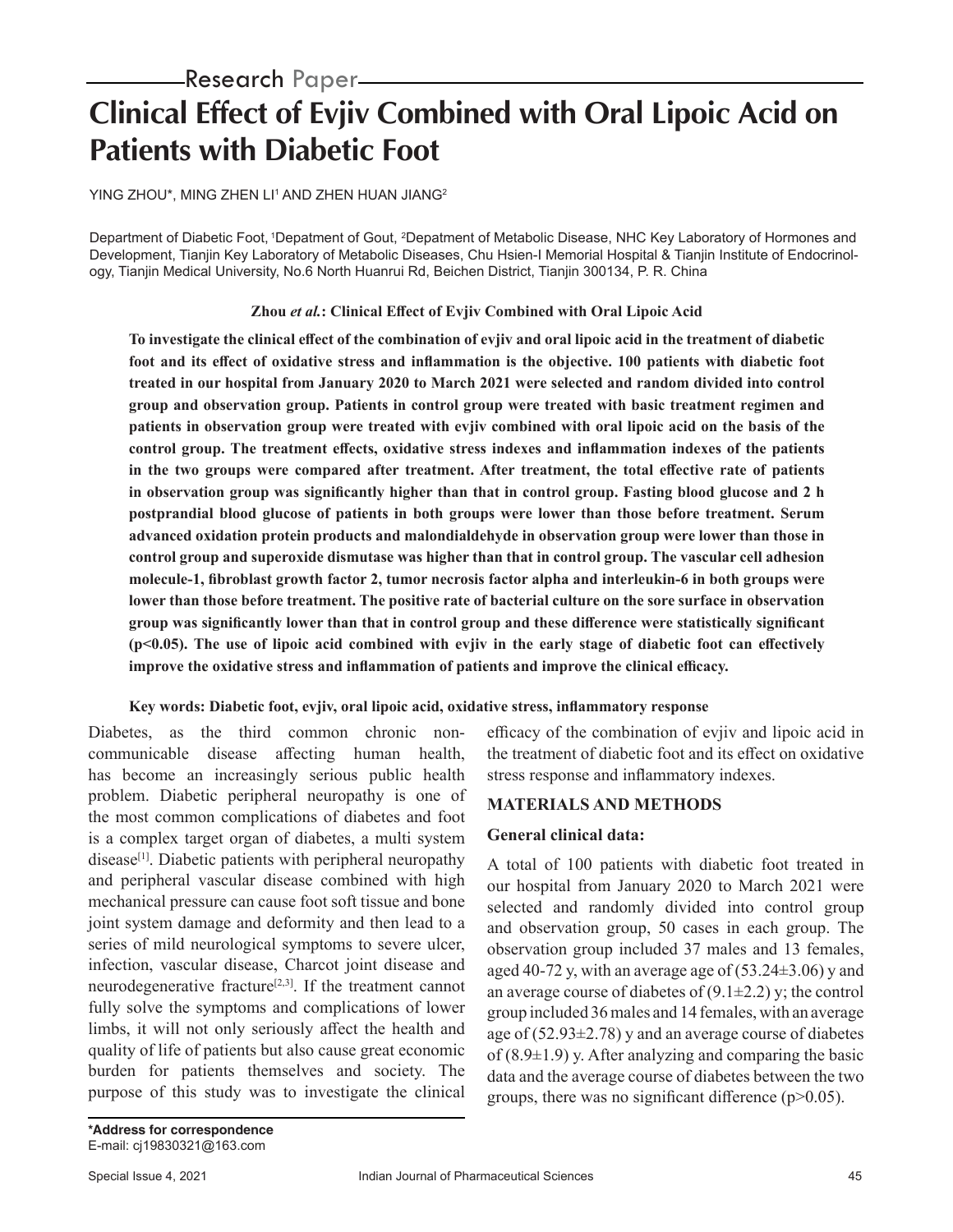Inclusive criteria; Clinical symptoms met the diagnostic criteria of diabetic foot<sup>[4]</sup>; Wagner grade was  $1-2^{5}$ .

Exclusion criteria includes Type 1 diabetes mellitus; patients with allergic symptoms to the drugs used in this study; patients with severe diseases of other important organs; patients who could not observe the medication time. All patients agreed and signed the informed consent.

## **Methods:**

The control group was treated with basic treatment. Insulin or oral hypoglycemic drugs were used to control blood glucose between 6 and 8 mmol/l, antibiotics were used to treat infection, sensitive antibiotics were selected according to bacterial culture, water electrolyte balance was maintained, microcirculation was improved and other complications of diabetes were actively treated. Local debridement: use 0.9 % sodium chloride injection to wash the wound surface, remove necrotic tissue and expose fresh granulation tissue. After debridement and dressing change, the wound surface was rinsed with hydrogen peroxide solution, wiped with Iodophor (0.02 %) and dried with sterile gauze. The surface of the wound surface was covered with sterile Vaseline gauze and then covered with sterile gauze.

The patients in the observation group were treated with evjiv combined with oral lipoic acid on the basis of the control group. The patient took 100 mg of α-lipoic acid orally twice a day, while debridement and dressing change were first disinfected by wiping with Iodophor, then local spraying of evjiv (external application of lyophilized recombinant human acidic fibroblast growth factor) solution and then covered or stuffed with sterile Vaseline gauze on the surface of the wound and then covered with sterile gauze. Both groups were treated for 2 mo. The frequency of dressing change in the two groups depends on the exudation of the wound, generally 1-2 d.

# **Observation index:**

At the end of the treatment course, the therapeutic effect of the two groups was observed. Fasting blood glucose, 2 h postprandial blood glucose, glycosylated hemoglobin, advanced oxidation protein products (AOPPs), superoxide dismutase (SOD), malondialdehyde (MDA), vascular cell adhesion molecule-1 (VCAM-1), fibroblast growth factor 2 (FGF2), interleukin-6 (IL-6) and tumor necrosis factor alpha (TNF- $\alpha$ ) were detected before and after treatment. Fasting blood glucose and 2 h postprandial blood glucose were detected by glucose oxidase, glycosylated hemoglobin by ion exchange chromatography, SOD and MDA by thiobarbituric acid reaction, AOPPs, VCAM, FGF2 and TNF- $\alpha$  by enzyme immunoadsorption and IL-6 by electrochemiluminescence. The change of the positive rate of bacterial culture on ulcer surface was observed before and after treatment. Collection and identification of bacteria on the wound surface before the change of first dressing and 1 mo after the change of dressing was carried out and wet cotton swabs were used to take the secretion from the wound surface for examination.

## **Efficacy criteria:**

Markedly effective-the patient's lower limbs have no pain and numbness and the symptoms of lower limbs cooling have completely disappeared and the patient's wound area is more than 80 %; effective: the patient's lower limb pain and numbness have been relieved and the wound healing area is 40 %-80 %; ineffective: the patient's condition has no obvious improvement or although there is improvement, the wound healing area is less than 40 % $[6]$ . Total effective rate=(markedly effective cases+effective cases)/total cases×100 %.

## **Statistical analysis:**

All data were analyzed by SPSS 16.0 software. The measurement data were expressed as (x±s). Paired t-test was used for comparison between groups,  $p<0.05$ was considered statistically significant.

# **RESULTS AND DISCUSSION**

Comparison of clinical efficacy between the two groups was observed. After treatment, the total effective rate of the observation group was significantly higher than that of the control group ( $p \le 0.05$ ) and the clinical efficacy of the observation group was better than that of the control group ( $p<0.05$ ), as shown in Table 1.

Comparison of the changes of blood glucose and glycosylated hemoglobin between the two groups before and after treatment was observed. There was no significant difference in fasting blood glucose, 2 h postprandial blood glucose and glycosylated hemoglobin between the two groups before and after treatment (p>0.05). After treatment, fasting blood glucose and 2 h postprandial blood glucose of the two groups were lower than before treatment  $(p<0.05)$ ; there was no significant difference in glycosylated hemoglobin between the two groups  $(p>0.05)$ , as shown in Table 2.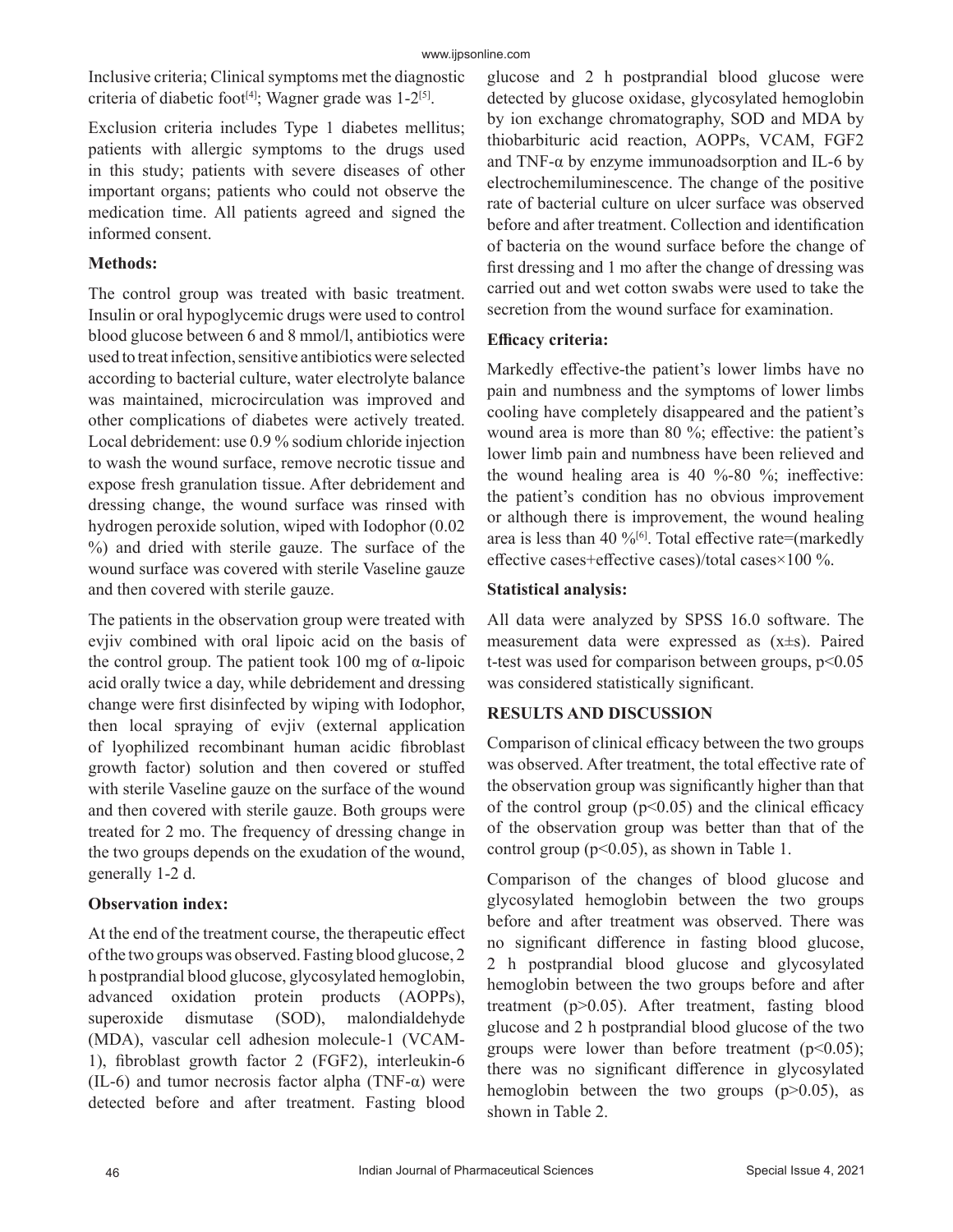|  | TABLE 1: COMPARISON OF CLINICAL EFFICACY BETWEEN THE TWO GROUPS |
|--|-----------------------------------------------------------------|
|--|-----------------------------------------------------------------|

| <b>Groups</b>     | N  | Markedly effective | <b>Effective</b> | <b>Ineffective</b> | Total effective rate (%) |
|-------------------|----|--------------------|------------------|--------------------|--------------------------|
| Observation group | 50 |                    |                  |                    | 43 (86.00)               |
| Control group     | 50 |                    |                  |                    | 33 (66.00)               |

#### **TABLE 2: COMPARISON OF THE CHANGES OF BLOOD GLUCOSE AND GLYCOSYLATED HEMOGLOBIN BETWEEN THE TWO GROUPS BEFORE AND AFTER TREATMENT**

|                                            | Control group (N=50)    |                 | Observation group (N=50) |                 |
|--------------------------------------------|-------------------------|-----------------|--------------------------|-----------------|
| Projects                                   | <b>Before treatment</b> | After treatment | <b>Before treatment</b>  | After treatment |
| Fasting blood glucose (mmol/l)             | $8.4{\pm}2.1$           | $7.2 + 1.6$     | $8.5 \pm 2.0$            | $7.1 \pm 1.8$   |
| 2 h postprandial blood glucose<br>(mmol/l) | $13.3 + 3.3$            | $9.2 + 3.1$     | $13.5 + 3.4$             | $9.4 \pm 3.3$   |
| Glycosylated hemoglobin (%)                | $8.9{\pm}2.1$           | $8.3 \pm 1.8$   | $9.0+2.3$                | $8.4{\pm}2.6$   |

Note: Compared with the before treatment, # p<0.05

Comparison of oxidative stress indexes before and after treatment between the two groups was measured. Before treatment, there was no significant difference in AOPPs, SOD and MDA between the two groups (p>0.05). After treatment, the AOPPs and MDA values of the two groups were lower than before treatment and the observation group was lower than the control group (p<0.05). In addition, SOD value was higher than before treatment and the observation group was higher than the control group, the difference was statistically significant ( $p<0.05$ ), as shown in Table 3.

Comparison of inflammatory indexes between the two groups before and after treatment was observed. Before treatment, there were no significant differences in VCAM-1, FGF2, TNF-α and IL-6 between the two groups (p>0.05). After treatment, VCAM, FGF2, TNF- $\alpha$ , IL-6 of the two groups were lower than before treatment and the observation group was lower than the control group ( $p<0.05$ ), as shown in Table 4.

Comparison of positive rate of bacterial culture on sore surface between two groups before and after treatment was observed. Before treatment, there was no significant difference in the positive rate of ulcer surface bacterial culture between the two groups  $(p>0.05)$ ; after treatment, the positive rate of ulcer surface bacterial culture in the observation group was significantly lower than that in the control group  $(p<0.05)$ , as shown in Table 5.

## **TABLE 3: COMPARISON OF OXIDATIVE STRESS INDEXES BEFORE AND AFTER TREATMENT BETWEEN THE TWO GROUPS**

| <b>Projects</b> |                         | Control group $(N=50)$ |                         | Observation group (N=50)    |  |
|-----------------|-------------------------|------------------------|-------------------------|-----------------------------|--|
|                 | <b>Before treatment</b> | After treatment        | <b>Before treatment</b> | After treatment             |  |
| AOPP (mmol/l)   | $65 \pm 10$             | $58 + 9$               | $65 \pm 10$             | $53+7**$                    |  |
| SOD (U/l)       | $27+5$                  | $30+6#$                | $26 + 5$                | $33+6$ <sup>#*</sup>        |  |
| MDA (mmol/l)    | $6.8{\pm}0.9$           | $5.7 \pm 0.7$          | $6.8 + 0.9$             | $4.7 \pm 0.5$ <sup>#*</sup> |  |

Note: Compared with the pre-treatment, # p<0.05; Compared with the control group, \*p<0.05

## **TABLE 4: COMPARISON OF INFLAMMATORY INDEXES BETWEEN THE TWO GROUPS BEFORE AND AFTER TREATMENT**

| Projects             |                         | Control group (N=50)        |                         | Observation group (N=50) |  |
|----------------------|-------------------------|-----------------------------|-------------------------|--------------------------|--|
|                      | <b>Before treatment</b> | After treatment             | <b>Before treatment</b> | After treatment          |  |
| $VCAM-1$ (g/l)       | $1136 \pm 300$          | $1004 \pm 266$ <sup>#</sup> | $1127 \pm 305$          | $810+205$ #*             |  |
| $FGF2$ (ng/l)        | $16.0+4.2$              | $12.4 \pm 2.7$              | $16.0+4.3$              | $9.1 \pm 2.6$ #*         |  |
| TNF- $\alpha$ (pg/l) | $22 + 6$                | $18+5#$                     | $22 + 6$                | $14+4^{**}$              |  |
| $IL-6$ ( $pg/l$ )    | $23 + 6$                | $18+5#$                     | $23 + 6$                | $13+4$ #*                |  |

Note: Compared with the pre-treatment, # p<0.05; Compared with the control group, \*p<0.05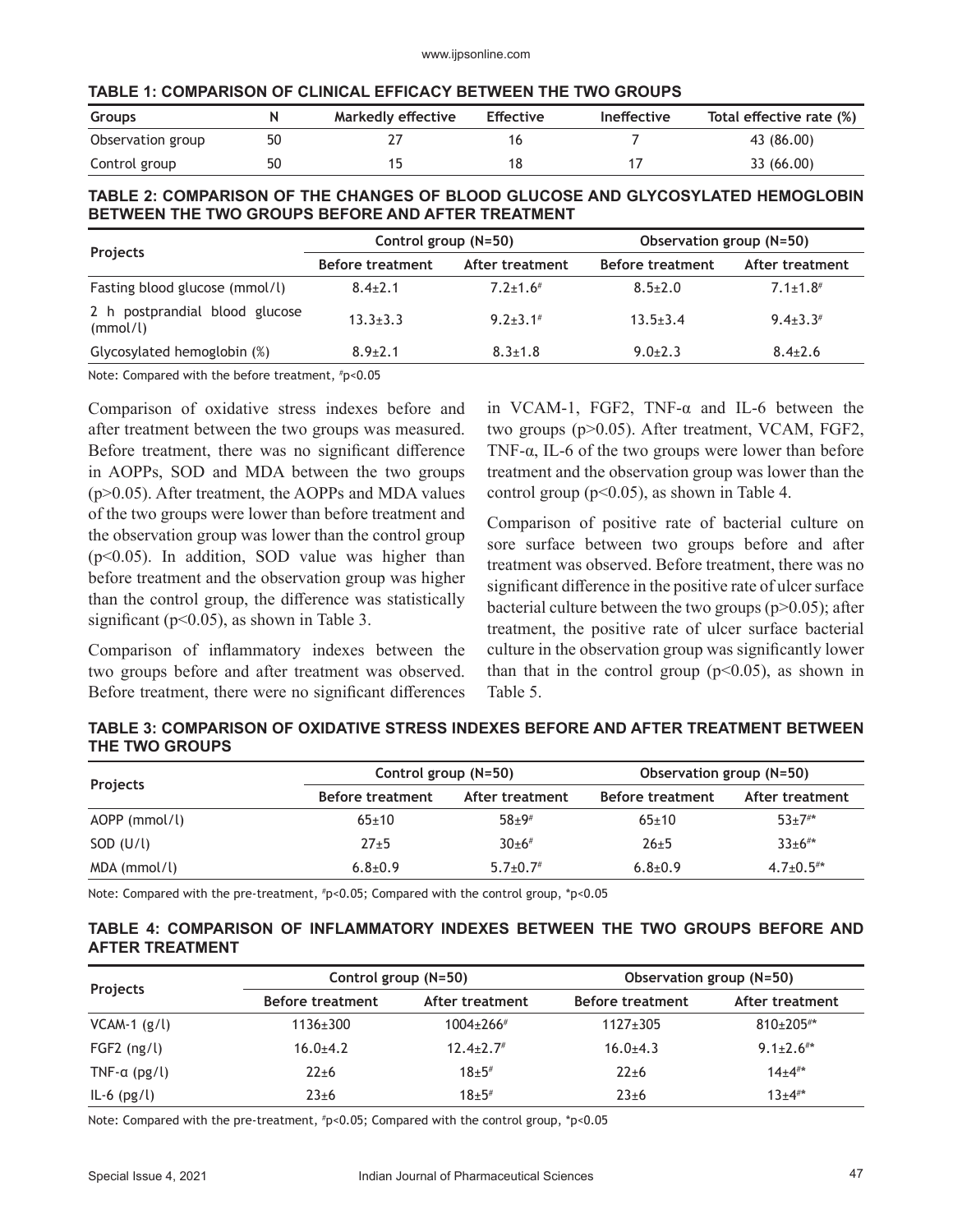**TABLE 5: COMPARISON OF POSITIVE RATE OF BACTERIAL CULTURE ON SORE SURFACE BETWEEN TWO GROUPS BEFORE AND AFTER TREATMENT**

| <b>Groups</b>     |    | <b>Before treatment</b> | After treatment   |
|-------------------|----|-------------------------|-------------------|
| Observation group | 50 | 46 (92.00)              | 12 $(24.00)$ #*   |
| Control group     | 50 | 47 (94.00)              | 23 $(46.00)^{\#}$ |

Note: Compared with the pre-treatment, # p<0.05; Compared with the control group, \*p<0.05

Diabetic foot is the most common, serious and costly complication of diabetes<sup>[6]</sup>, which is caused by the destruction or deformity of soft tissue and bone joint system caused by excessive mechanical pressure on the foot<sup>[7]</sup>. If the early diabetic foot is not treated in time, it may cause some serious symptoms and complications in the lower limbs of patients $[8]$ . In patients with diabetic foot, long-term disease will make their sensory nerve, motor nerve lesions, coupled with high mechanical pressure, eventually lead to foot ulceration and infection[9]. The patient's foot will lose consciousness and under a certain degree of repeated external force, the foot will cause inflammation and tissue damage, such as the pressure from the ground or shoes. Due to the lack of normal neuroprotective mechanism, the ulcer of patients is often aggravated by the presence of bone process. The pathological changes of autonomic nervous system result in the loss of normal skin function of perspiration regulation, skin temperature regulation and blood circulation regulation, which leads to the decrease of local tissue flexibility, the formation of thick corpus callosum and more easily broken and cracked. In addition, the loss of normal perspiration blocked the rehydration of local tissues, resulting in further tissue destruction and making deep tissues easier for bacterial colonization.

Oxidative stress refers to the imbalance between oxidation and anti-oxidation in human body and tends to be oxidative, which makes neutrophil inflammatory infiltration, increases protease secretion and produces a large number of oxidation intermediates<sup>[10]</sup>. Oxidative stress can damage insulin antibody and islet  $\beta$  cells. Therefore, the pathogenesis of diabetes is based on oxidative stress<sup>[11]</sup>. Inflammation is a kind of defensive pathological reaction when the body is under adverse stimulation $[12]$ . In the process of inflammation development, damage factors will damage cells and at the same time, they will surround the damage factors through inflammatory reaction. After pathogens invade the body, the body is in a state of stress. Oxidative stress causes hypercoagulable state, leading to tissue ischemia, activation of complement system, or production of a variety of chemotactic substances. Therefore, in the process of inflammatory reaction, oxidative stress can

be increased, the antioxidant capacity of cells will be reduced, the production of free radicals will be increased and the structure and function of protein will be damaged, leading to deoxyribonucleic acid (DNA) mutation.

Lipoic acid is a vitamin like coenzyme, which mainly exists in mitochondria and can effectively eliminate free radicals. It is a multifunctional antioxidant. Studies have found that lipoic acid can correct oxidative stress induced by hyperglycemia through a variety of mechanisms[13]. Lipoic acid can preserve and regenerate other antioxidants, balance the concentration of blood glucose and effectively enhance the body's immune system<sup>[14]</sup>. It has been reported that lipoic acid has a significant effect on the early stage of diabetic foot<sup>[15]</sup>. Evjiv is a recombinant human acidic fibroblast growth factor, which has a wide range of biological effects. Its main mechanism of promoting wound healing is to promote the formation of capillaries and epithelium, promote the growth of granulation tissue and shorten the healing time. It can also inhibit the excessive formation of collagen in the process of wound repair, so as to prevent the excessive formation of scar $^{[16]}$ .

The results showed that the total effective rate of the observation group was significantly higher than that of the control group ( $p<0.05$ ). The biochemical reaction of lipoic acid is in mitochondria, which is the energy center of cells. Lipoic acid is a necessary factor in the glucose energy metabolism cycle of human body. Although human body can synthesize lipoic acid for basic physiological reaction, the additional supplement of lipoic acid can significantly improve the sensitivity of diabetic cells to insulin. The results of this study also showed that after treatment, fasting blood glucose of the two groups could be reduced, 2 h postprandial blood glucose was lower than before treatment; AOPPs and MDA of the observation group were lower than those of the control group, SOD was higher than that of the control group ( $p<0.05$ ); the levels of VCAM, FGF2, TNF- $\alpha$  and IL-6 in the observation group were lower than those in the control group ( $p<0.05$ ), indicating that lipoic acid combined with evjiv can effectively treat early diabetic foot and improve oxidative stress and